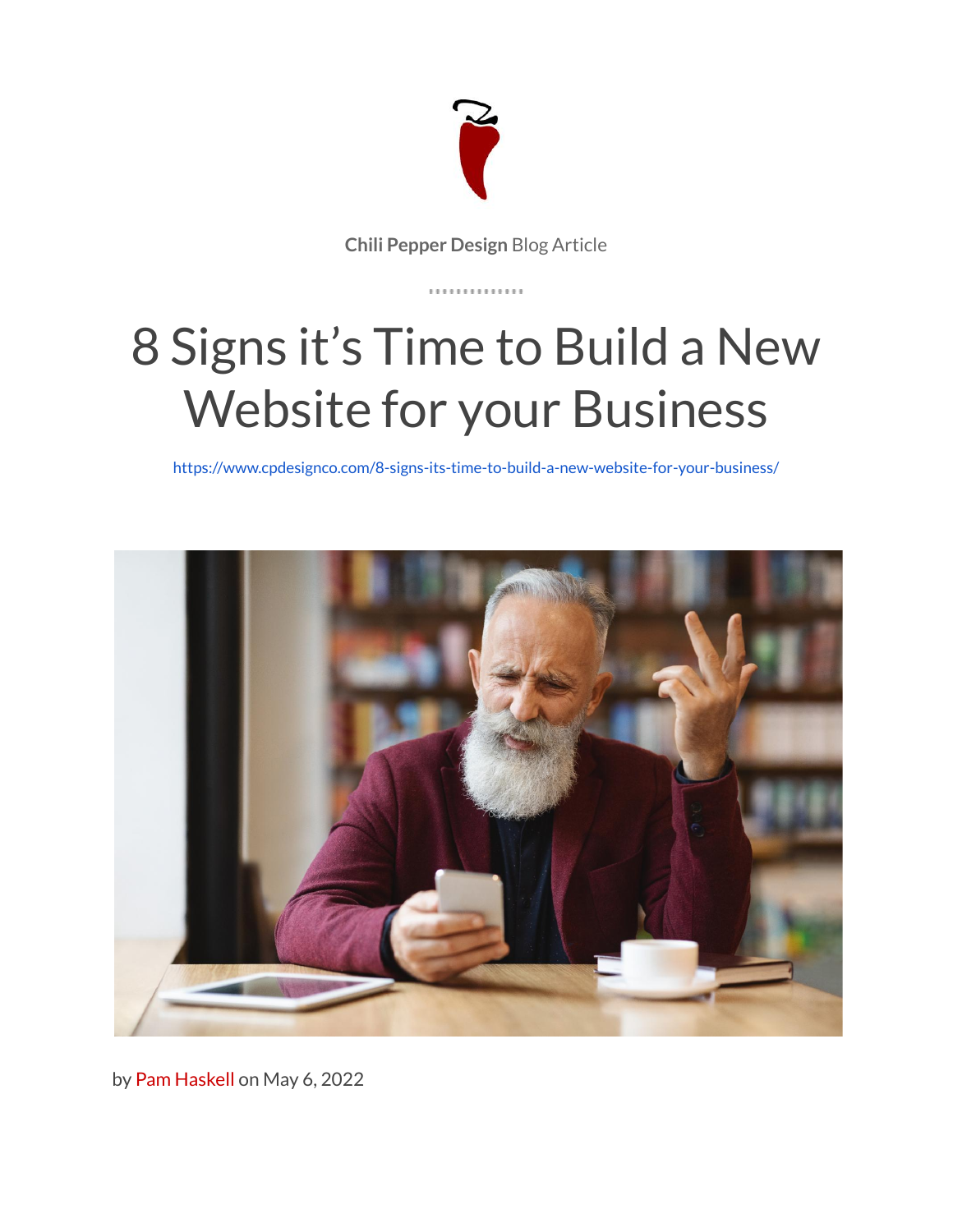How long have you had your website? Has it been a couple of years? Did you build it when you first opened your business?If you haven't updated your website in a while, it might not be working as well as it used to.

Your website might have been the perfect employee when you first created it, but over the years, it's gotten slow, outdated, and is full of information that's no longer relevant to your services.

Your outdoor living business has changed over the years, and your website should change with it!

Today we're going to show you how to recognize when it's time to say goodbye to your old website and start afresh with a brand new site.

Here are eight signs it's time to build a new website for your business.

#### **1. You've got a high bounce rate**

Have you noticed that you're getting a lot of traffic to your site, but all your visitors are bouncing away moments later?

This could be due to a few things!

- Your website might not have the information they thought it would
- Your services aren't what they're looking for
- Your website is hard to understand
- Your content doesn't entice them to grab the phone and call you
- They can't figure out how to contact you
- You look untrustworthy
- Your website is outdated

Having a high bounce rate isn't a good look for your company. The higher the bounce rate, the lower your ranking will be on Google and the less website traffic you'll receive.

Older, outdated websites tend to have a high bounce rate because they haven't been updated with the latest information, or they're just not working as well as they used to.

Old websites usually aren't up to the standards of the average web user either. They're not mobile-friendly, they're hard to navigate, and the design just isn't nice to look at. If you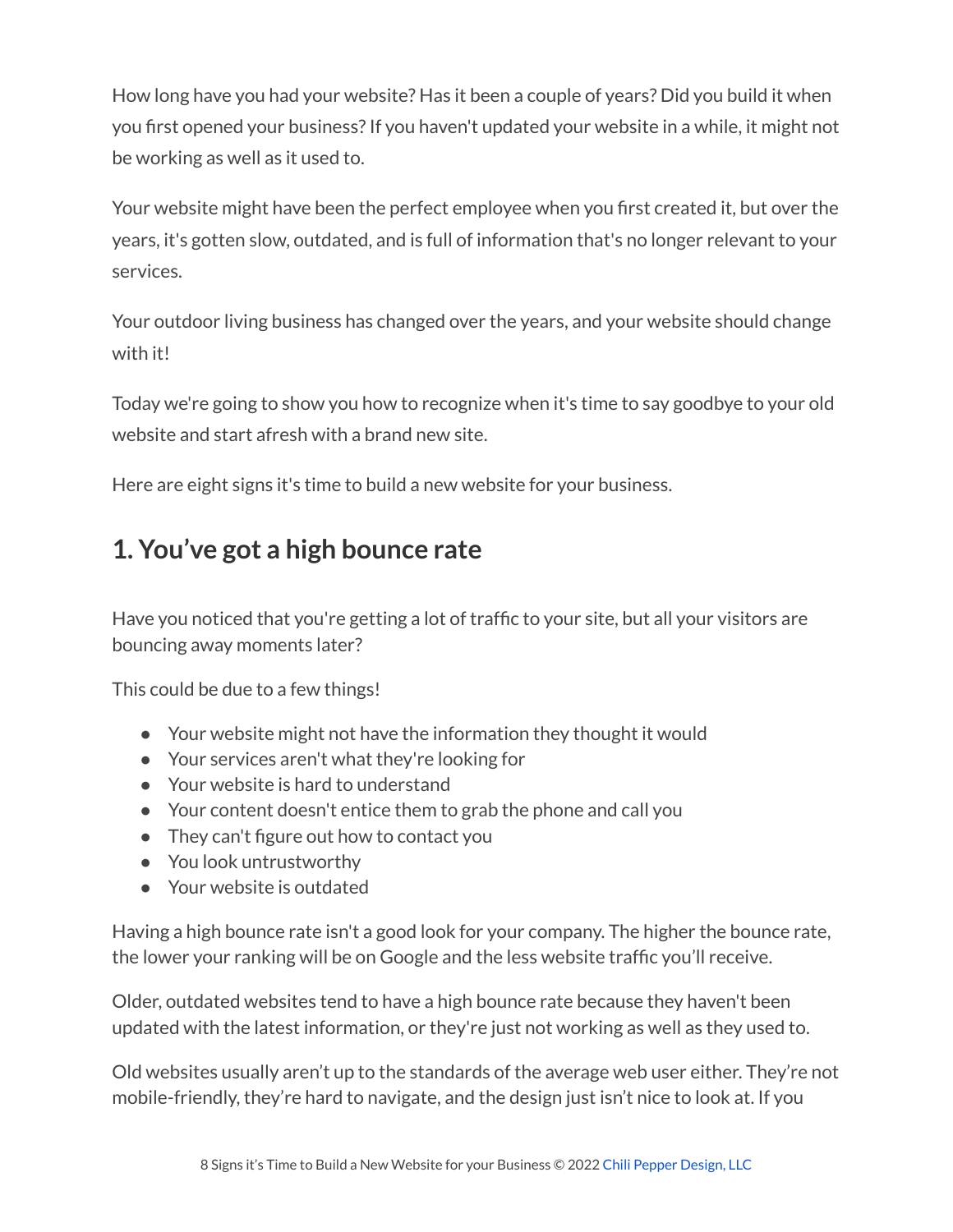want to reduce your bounce rate then passing the basic standards of your average website visitor is an absolute must.

If you've got a high bounce rate, we'd recommend looking into it to find the cause. An easy solution is to hire a talented website developer to create a brand new site from scratch!

#### **2. Your website looks old and outdated**

If your website hasn't been updated in over a decade, then the chances of it looking its age are highly likely.

An outdated website can make your site's visitors see you as an outdated company. Nobody wants to work with somebody whose website looks like it was made back in the early 2000s!

If your user lands on your website and sees that it's outdated, they're most likely going to click away to a better-looking competitor. 75% of [consumers](https://www.kinesisinc.com/the-truth-about-web-design/) admit to judging a company's credibility based on website design, and 88% of online [consumers](https://www.invisionapp.com/inside-design/statistics-on-user-experience/) are less likely to return to a site after a bad experience.

So not only do you lose out on that new customer, but the hope of getting them to come back – even after you've updated your website – is really slim!

#### **3. Your navigation is confusing to customers**

Navigation is an essential aspect of any website, and if your customers can't figure out where to find what they're looking for, then you're done for.

Not being able to navigate a website is like walking into a store and struggling to find the aisle you're looking for. Whether it's because of bad signage or a confusing layout, if you can't find what you're looking for, you're going to leave without making a purchase.

The same goes for websites.

If your user loads up your site and they can't figure out where to go to check out your services, then you're in trouble. If they don't know where to go or what to do next, they'll leave without a second thought.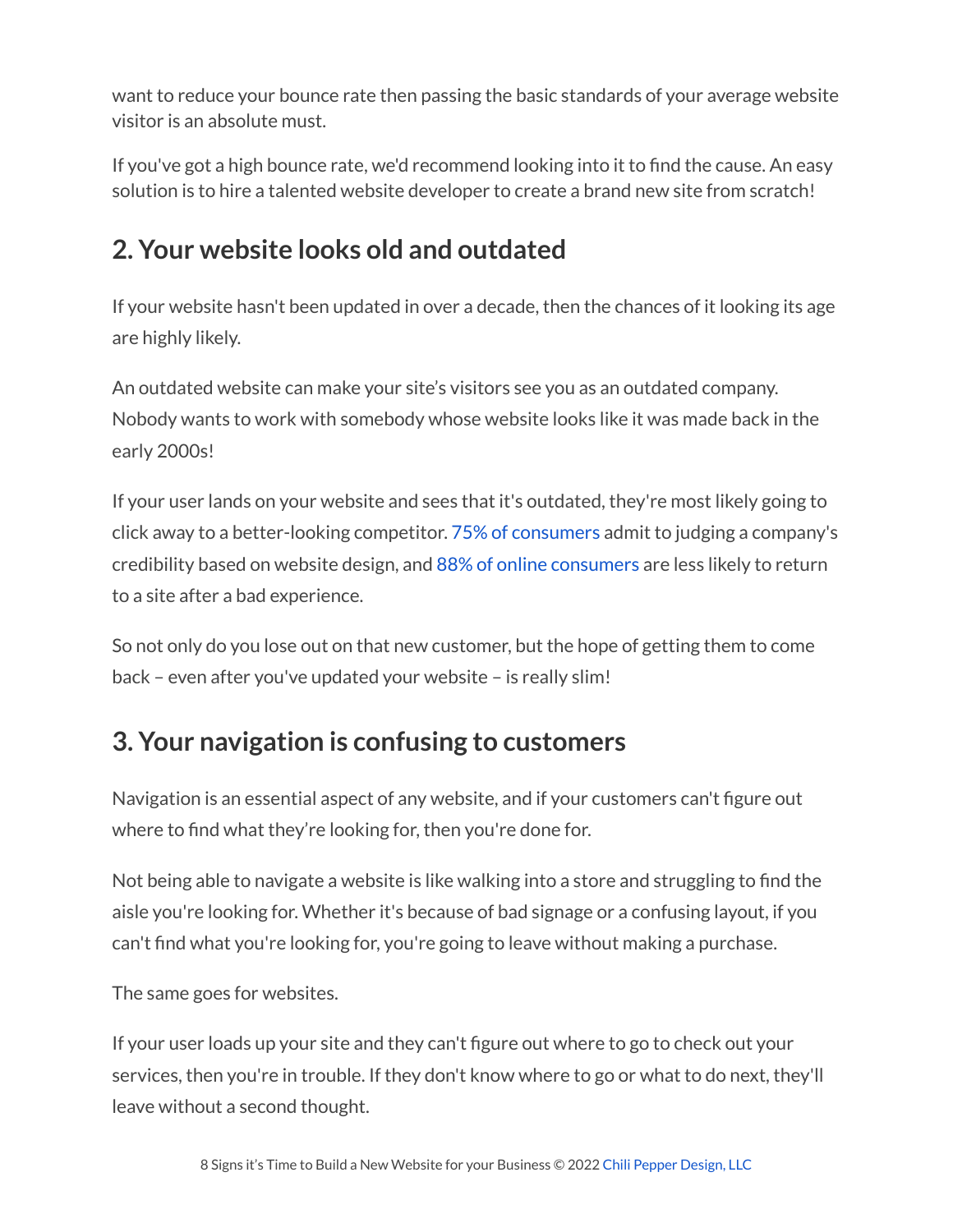#### **4. Your site isn't mobile-friendly**

85% of [customers](https://www.invisionapp.com/inside-design/statistics-on-user-experience/) expect that a company's website will be just as good on their mobile device as the desktop version.

If your website isn't mobile-friendly or doesn't work correctly on mobile devices, then those hard-earned potential customers won't convert.

Mobile accounts for [approximately](https://www.statista.com/statistics/277125/share-of-website-traffic-coming-from-mobile-devices/) half of the world's online traffic, and people are more likely to search for things online using their phones because it's just plain easier.

So if your website isn't mobile-friendly, then now is the time to update it.

#### **5. Your website doesn't reflect where your company is now**

Over the years, your company is going to change and grow. Your voice and tone will shift, and your goals will change, but that's all part of owning a business.

The problem lies with not updating your website to reflect your new position.

You attract, communicate, and engage with your audience through your website. If you're trying to attract a specific target audience with your site, but your site doesn't appeal to what they're looking for, then you're going to run into issues.

Make sure your branding on your website matches your current company brand, or you'll end up attracting the wrong kind of market to your business.

#### **6. Ittakes forever for your website to load**

A slow-loading website is one of the biggest killers of website traffic. 47% of [people](https://curatti.com/web-design-usability/) expect a website to load within two seconds. If your website is any slower, they'll just click away and jump over to your competitor's site.

But, it's not just your website you have to worry about when it comes to loading.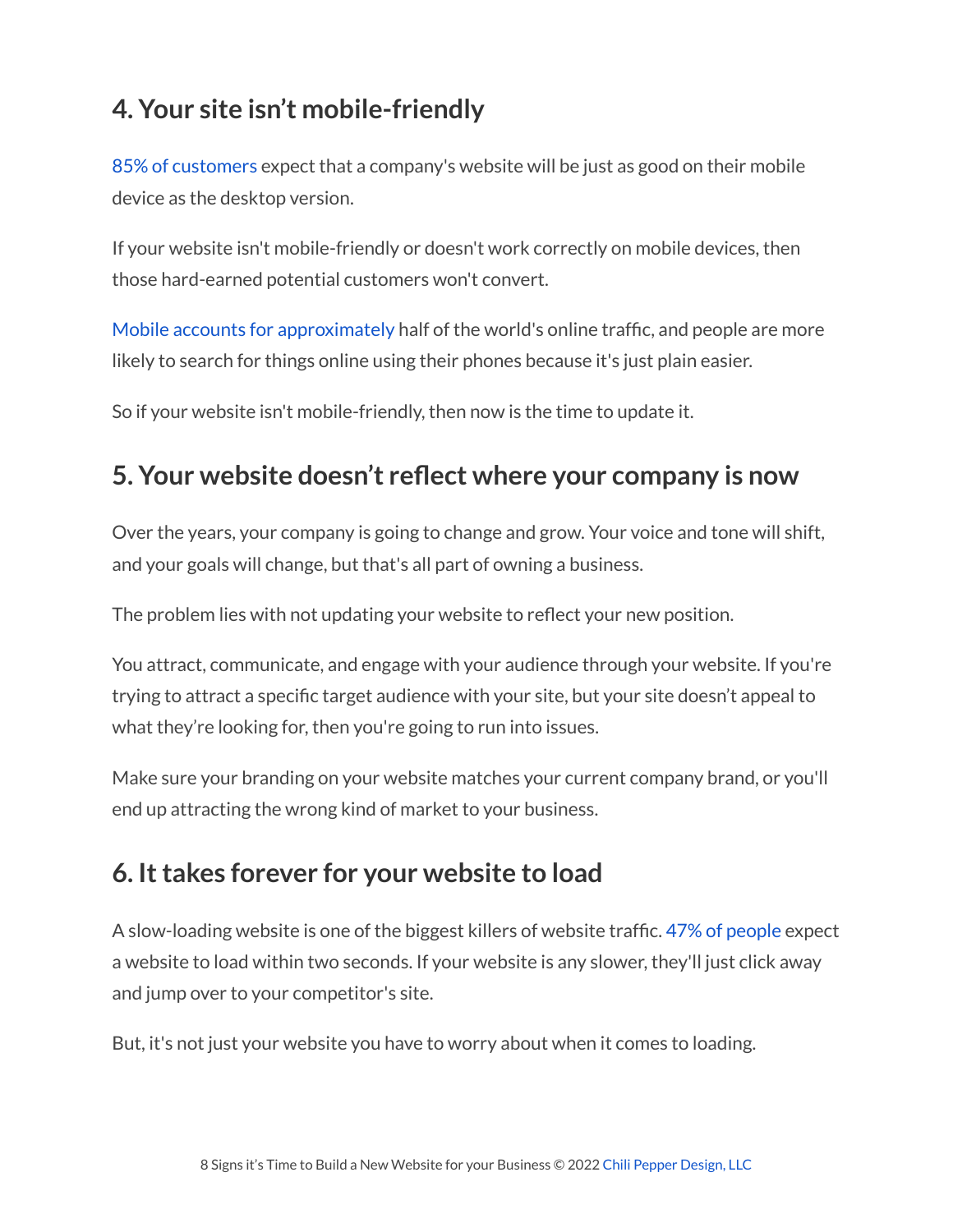Sometimes a web page will load, but the images won't appear. 39% of [consumers](https://blog.hubspot.com/marketing/compelling-stats-website-design-optimization-list) will stop engaging with a website if the images won't load. So even if they manage to load up your website, if your images aren't loading for them, they'll leave quickly.

### **7. Updating or adding contentis difficult**

When was the last time you uploaded a blog post or updated your website pages?

If you've tried to post new content to your website but found it was difficult to do so then your website is either out of date or hasn't been updated in a couple of years. If your website was designed on an old platform then you might have a hard time updating any of the content.

If you're not able to update your content then your website won't be able to keep up with the changes happening in your company. You won't be able to update your services, your portfolio, or your business information!

The only solution is to completely revamp your website and create a new site that clearly outlines what you're offering. Having a new website on an updated platform will allow you to edit your content whenever you like so your audience will always have the latest information about your company.

## **8. You can't remember the lasttime you updated your website security**

Website security is so important! It's what keeps your data and your client's information safe from hackers.

If you haven't updated your security plugins in a while, or worse, you can't even remember ever updating your security, then your data is in danger! If your website is at risk, potential customers won't feel comfortable handing over their contact or payment information.

Make sure your new website has an SSL certificate so your potential clients will feel safe working with you. An SSL certificate will authenticate your website's identity and keep your data and your client's data safe.